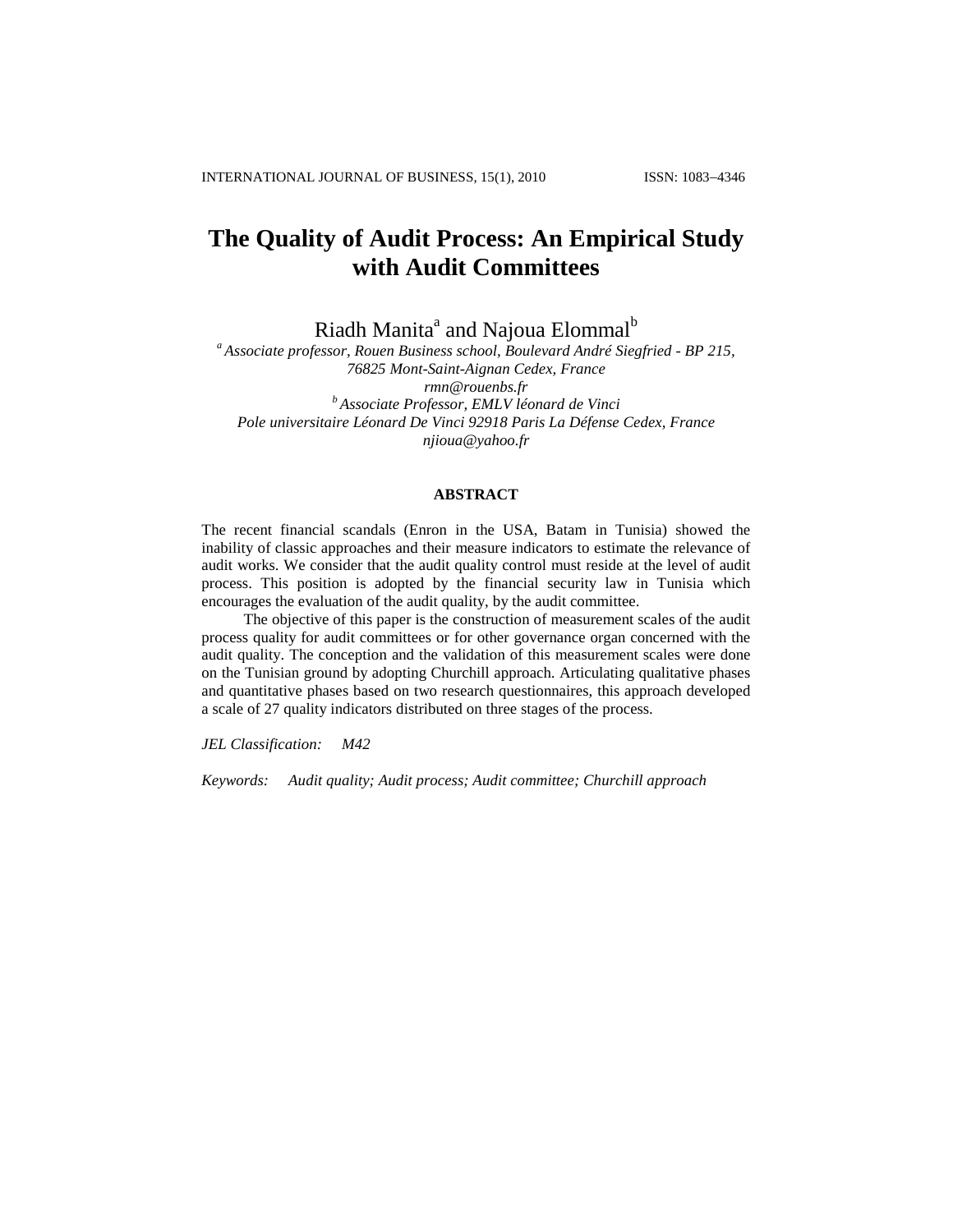# **I. INTRODUCTION**

Audit constitutes a solution information asymmetry problem between the leaders and the shareholders or between the leaders and the other third contracting parties. As a mechanism of governance, it has for main role to reduce agency costs and to reassure the shareholders and third party contractors concerning the reliability of the financial information communicated. Nevertheless, the quality of audit is not uniform and especially not directly apparent. The audit process is very complex and hardly observable by third parties and the audit report (the result of an audit) is so standardised in its content and format that it offers a only few possibilities for differentiation (Wooten, 2003). Generally, a higher quality audit is reliant, as part of its mandate, on an ability to reduce existing anomalies and failures. However, the majority of studies on audit quality were contented to extrapolate the "audit quality" by the "auditor quality" (De Angelo, 1981a; Citron and Taffler, 1992; Carcello et al., 1992). The audit quality approach is therefore determined by the auditor's ability, as much intellectually as through resources, to detect potential inadequacies in the audit system (detection quality) and to give an account of the "discoveries" highlighted during that work (discovery quality) 1 . Because of the difficulties in observing the audit process, the majority of studies concentrate on the research of substitutes for audit quality using an indirect evaluation approach. These substitutes being perceived by the market as related to the intrinsic characteristics of these two concepts (Venkataraman, R and al; 2008; Krishnan and Schauer, 2000; Kaplan, 1995).

There are several limitations to this "indirect" evaluation approach. Many researchers have emphasised the presence of failures which are both conceptual such as the risk of adverse selection (Watts et Zimmerman, 1981; Behn et al, 1997) and empirical with simplistic measuring criteria giving rise to contradictory results. Recent financial scandals (especially the Enron affair) and the collapse of the accountancy firm Arthur Andersen<sup>2</sup> have confirmed the inadequacy of this indirect evaluation approach in comprehending audit quality. For example, Krishnan (2003) confirms that Big Four Proxies cannot explain the Enron Affair. He demonstrate that audit partners at the Andersen Houston office tolerated more aggressive accounting practices by their clients and were reluctant to prevail on them to report bad news in a timely fashion.

In Tunisia, we assisted with (in 2002) the equivalent to the Enron case. It involved the collapse of the Batam Company<sup>3</sup>. This company caused a crisis of confidence on the Tunisian financial market by affecting the reliability of financial information and audit quality. These scandals have shattered the concept and audit quality measurement which until then was based on indicators exogenous to the audit process.

All of these reports reinforce the need, with practitioners as well as academics, to redefine the audit evaluation rules. Following the example of the SOX law in the USA a new financial security law have been adopted in 2005 in Tunisia. This law requires all listed companies to appoint an audit committee and encourages this committee to monitor the quality of the external audit.

After some years of application of this law, it is important to identify and to understand the indicators used by the audit committees to estimate audit quality. The object of this research was to conceive and to propose, for the audit committees, a measurement scale of the audit quality process.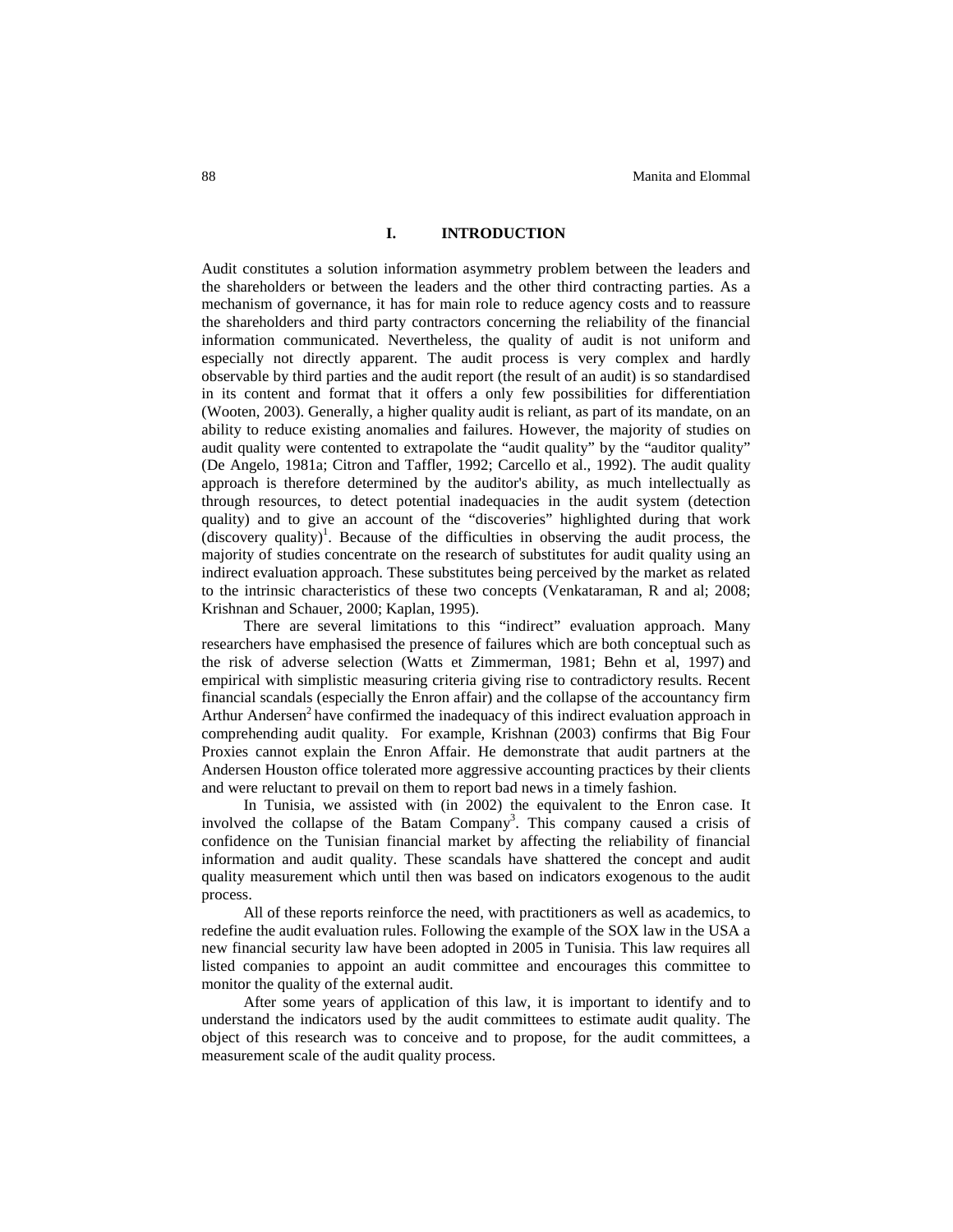Based on a Churchill's methodology, our study allowed the identification of 27 items grouped in three main stages. The 27 identified items constitute the base of an evaluation of the audit process quality for audit committees. Further to several statistical analyses these items were summarized in 7 key quality indicators of the audit process. These last ones are linked to the technical audit process, but also to the auditor quality and to the organizational characteristics of audit firms. This article includes four parts. In Section II, we present a literature review on audit quality. In Section III, we expose the empirical step of the search (III). We analyze the results in Section IV. Finally, we present the discussing and the conclusion of our research.

# **II. AUDIT QUALITY MEASUREMENT INDICATORS**

Audit quality was defined by DeAngelo (1981) as "the assessment by the market of the combined probability that an auditor will simultaneously discover an anomaly or significant irregularity in the client company's accounting system and publish this anomaly or irregularity". Many researchers (Knapp, 1991; Flint, 1988; Moizer, 1997) selected this double approach to define audit quality by distinguishing the auditor's technical competence (detection quality) and independence (revelation quality). Several researchers (Krishnan and Schauer, 2000; Kaplan, 1995; and Lennox, 1999) used this definition of audit quality to identify substitutes of audit quality perceived by the market or linked to the intrinsic characteristics of these two concepts (auditor competence and independence). Several indicators of audit quality have been identified by literature such as the size (Beck et al, 1998), fees (David et al, 2006; Reynolds et al. 200, Chee-Yeow L and Hun-Tong T., 2008) and reputation of the auditor (McNair, 1991; Carey and Simnett, 2006), industry specialisation (Solomon and al. 1999, Krishnan 2003), Litigation experience (Plamrose, 1988).

However, the majority of these works were dedicated to the analysis of the "quality of the auditor" as an approximation of audit quality rather than the analysis of the audit process itself. Very few studies are dedicated to evaluating quality using the audit process. Initial studies concerned with the process were focused on a better understanding of the environment of subjective audit decisions. These studies examined the different stages of the audit process by observing the factors affecting audit quality and the different measurements which could be attributed to them (Gibbins and Walf, 1982, Sutton, 1993, Manita 2008). Nevertheless, if the analysis of the audit process has been used to evaluate the audit process for audit firms, it has not been used to develop quality indicators to help audit committee member directors. These directors do not have the same perception of audit process quality as auditors.

# **III. THE CONSTRUCTION OF THE MULTI- ITEMS MEASURE SCALE**

The study was conducted in Tunisia with audit committees and administrators of listed companies to the Tunis stock exchange. The interviews and questionnaires were administered between 2007 and 2008. Banks's and insurances's audit committees were spread given the specificities of these two sectors. The implementation of an evaluation approach of audit quality requires the conception of an empirical methodology to verify the reliability and the validity of the measure scales. Except the works of Sutton (1993),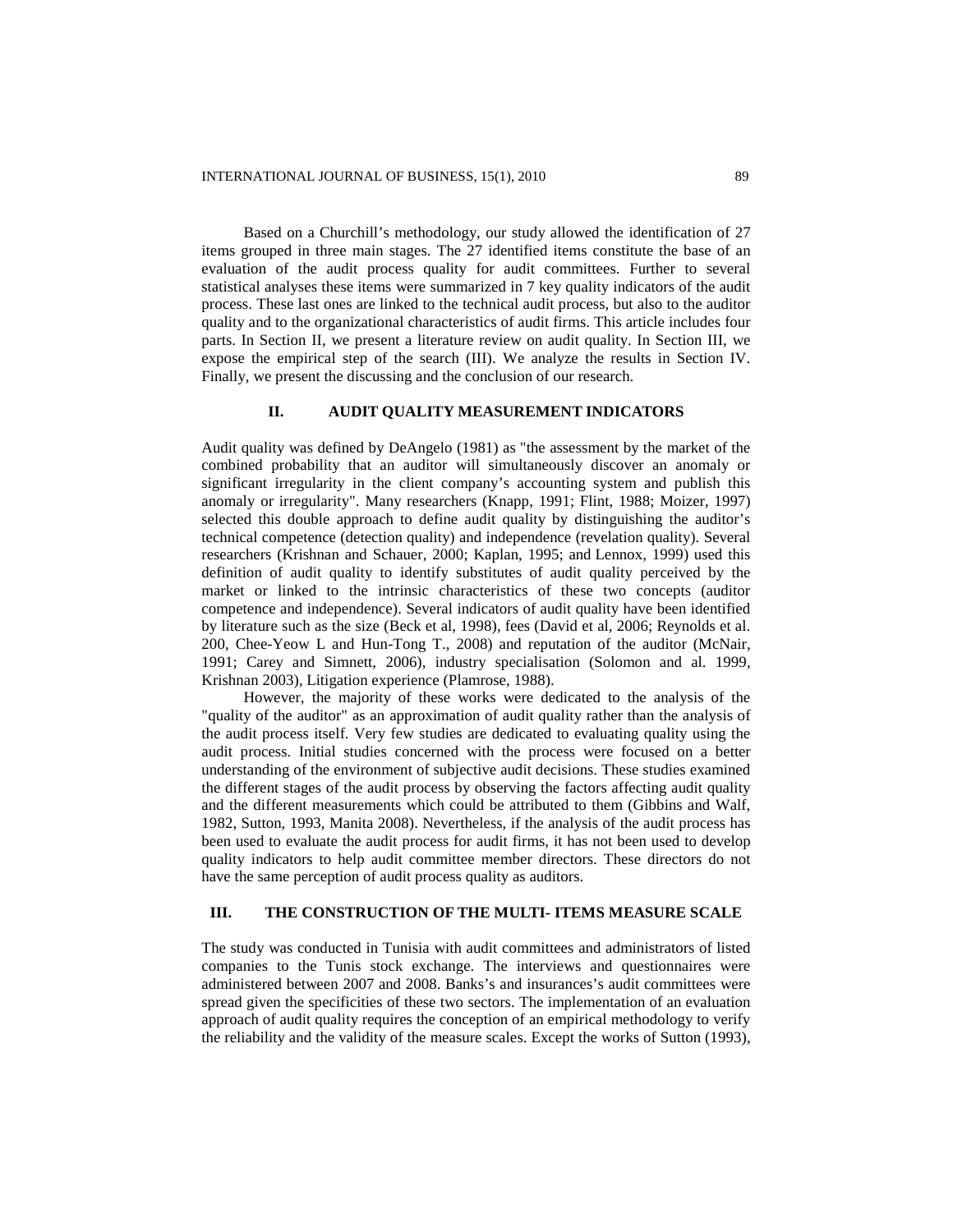Chemangui (2009) and Manita (2008), no research is interested to the development of a multi-items measure able to arrest the various facets of audit process. The studies are limited to the identification, based on the literature or expert's opinion, the list of quality attributes and their validation by questionnaires (Behn and Al, on 1997; Carcello and Al, on 1992). For the construction of the measurement scale of the audit process quality, we have adopted, following the example of Manita (2008) and Chemangui (2009) a Churchill's approach (1979) by considering Roehrich advice (1993). Our methodological step, based on Churchill's approach, can be so summarized over 5 stages.

# **A. The Qualitative Study with the Audit Committee Members**

The objective of this stage was to identify the quality attributes of the audit process and to prepare the questionnaire for the administrators. From the list of quoted companies to Tunis stock exchange, we spread banks and insurances and we identified a list of 22 companies which have an audit committee at least since the publication of the financial security law.

We contacted by phone all these companies to establish a list of audit committee members. Then from a list of 30 administrators we obtained 10 meetings. Among the interviewees, 5 are presidents of audit committees.

An interview guide was prepared and 10 semi-directive interviews were realized to establish a sample of items measuring the audit process quality. The interview guide is divided into three parties. The purpose of the first party was to understand the various roles played by audit committees in the improvement of the audit quality and their relationship with the internal and external audit. The second party studied the attributes of the audit process quality. Firstly, we questioned the interviewees about the observable stages of the audit process, and then we identified with them the list of qualitative attributes. In the third party, we questioned the administrators about the evaluation modalities of the audit quality and about their communication methods with the auditors.

Once the data was collected using the semi-directive interview, we completely transcribed them. Then, by interviewee, we compiled a summary of the interviews which we could also match to a report of each case study. These summaries were submitted to the participants so that they could conduct a counter validation.

A content analysis was then carried out from the transcribed data. The analysis was conducted in two phases. A thematic analysis interview by interview was conducted. Then a vertical and horizontal thematic analysis of all the interviews (interinterview) was conducted. This consisted of giving each interview a more comprehensive thematic structure in its own right (i.e. vertical analysis) and comparing all the interviews on their overall thematic structures (i.e. horizontal analysis). This leads ultimately not to consider the singular consistency of each interview but rather to seek an overall consistency in the body of the data produced by all those involved.

They result in an identification of audit quality indicators by stage of the process. As regards the various process stages to be checked, the members of audit committees were almost convergent on a division of the audit process in three stages: interim stage of understanding of the systems and the evaluation of the company's procedures, stage of account monitoring and the stage of certification and audit report drafting. It would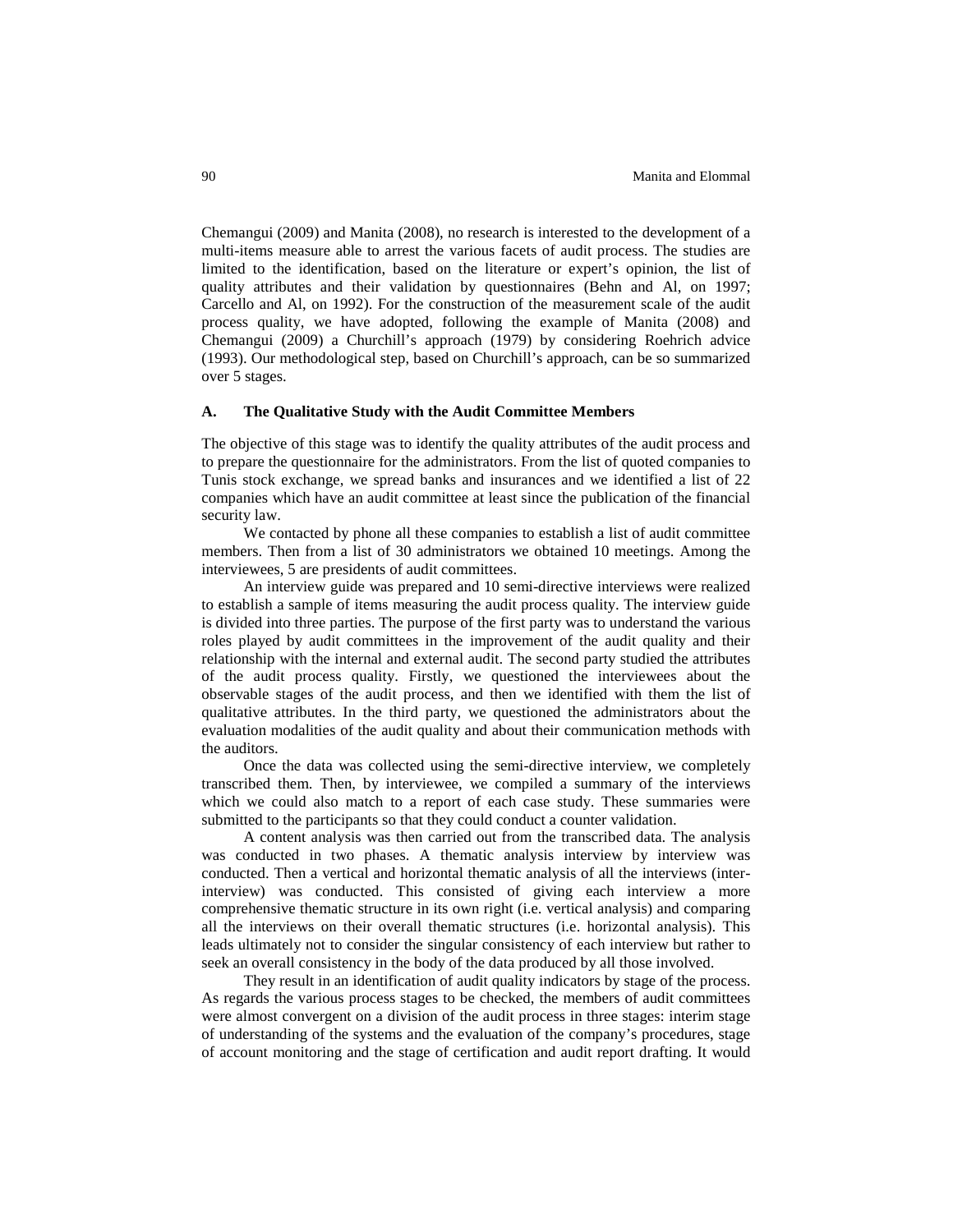seem that this audit process division is connected to the objective and to the purpose of every stage consisting in producing an evaluation process report, a synthesis note of the mission (or the audit adjustments proposition) and a report on the accounts certification.

Furthermore, with regards the determining factors for audit quality, at the start we identified 45 items. We then refined this sample of items judged intuitively redundant, to end up with an intermediate sample of 34 determining factors for quality. We finally submitted these items to a content validity procedure with four other members of audit committees and two researchers in audit in order to ask them to verify the lack of redundancy between the items as well as their ease of comprehension. With regard to redundancy between the items, the auditors were called upon to identify those items which referred to the same theme and which risked creating bias in comprehension*.* After this stage, we arrived at a final sample of 31 items.

## **B. Drafting and Preliminary Testing of the Questionnaire**

On the basis of 31 items identified in the previous stage, a questionnaire was elaborated for the member administrators of audit committees. This questionnaire was then the object of a contents validation and of a pre-test with 3 administrators and two researchers in audit to improve the drafting and consequently the understanding for audit committees.

# **C. Data Collection**

The questionnaire was sent to 68 administrators composing the list of audit committee's members of companies listed on the Tunisian stock exchange in order to focus their appreciation on the importance of the items. As per Sutton (1993), we selected a Likert 7 point scale. This choice facilitates the administration of the questionnaire and offers a good sensibility of answer. We administered the questionnaire by post to all the members of audit committees. Given the relatively reduced number of our population, several re-contacts procedures by phone and by mailing were then made to obtain the maximum of answers. The following table presents the detail of the administrators who responded with regard to the total of 68 audit committees' administrators. On 39 successful complete questionnaires, 10 emanated from presidents of audit committees.

As regards our second sample, it was established with the administrators of the highly-rated companies. From the list of the highly-rated companies retained, we administered our second questionnaire to all the population of the administrators of the selected companies (264 individuals). After-contacting procedures, we obtained 98 exploitable answers. The answer rate is about 37 %. Our choice is justified by the reduced population of audit committee's administrators and by the difficulty to obtain a second significant sample of this population. The use of all the administrators' population is also justified by the good experience that have with the auditors. From their meeting with audit committees, the administrators can have a good knowledge of audit process.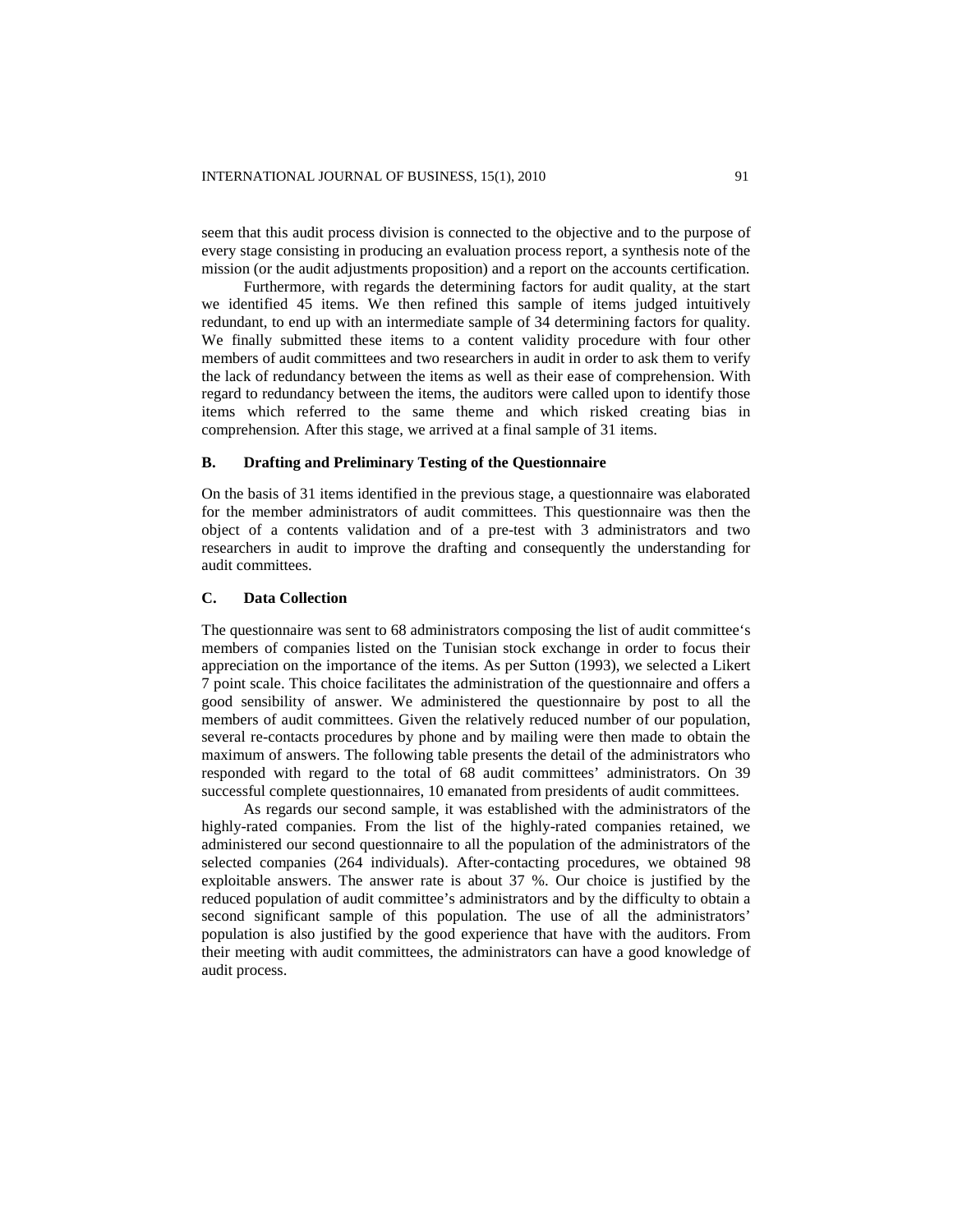## **D. Refinement of the Measurement Instrument**

The objective of this stage is to refine the measurement scale for the audit process quality and test the consistency of the scales making up our questionnaire. The refinement and the validation of the factorial structure of scales (exploratory phase and validation phase of Churchill approach) are realized from two quantitative studies realized respectively with 39 members of audit committees and 98 administrators of the listed companies. The first study aims at identifying the factorial structure of the measure scales of the audit process quality. The second has for objective to test the stability of this structure on an administrators' second sample. We so subjected the measure scales to the reliability test (Alpha de Cronbach) and in the exploratory factorial analysis. According to the results obtained, items may be eliminated (Cattel, 1988).

## **E. Reliability and Validity of the Measurement Instrument**

To obtain reliable and valid measurement scales for the quality of the audit process, we applied, following the example of Roussel (1996), a statistical method which is considered stronger than those proposed by Churchill (1979). So instead of applying the multitrait-multi-method matrix (MTMM), the data stemming from our second questionnaire were the object of two types of analysis: a confirmatory factor analysis and the Rho de Joreskog calculation (Roussel, 2002). The first aims to verify the validity of the factorial structures proposed in the exploratory phase and (using the structural equations method) test the quality adjustment of the measurement instrument with the empirical data. The second consists of verifying the reliability of our measurement scales and statistical validity.

#### **IV. THE RESULTS**

## **A. Reliability and Validity of the Measurement Instrument**

The results of the exploratory phase show that the audit process quality is multidimensional. They display satisfying overall consistency levels for all the scales. However, weaknesses were revealed relating to certain items which were eliminated. On the basis of internal consistency and the consistency of the different scales, the survey questionnaire was reduced from 31 to 27 items. Different measurement scales were then developed for each stage of the audit process. Generally, the different measurement scales present very satisfactory reliability and validity. The different items making up the scales developed are well represented since they present commonalities greater than 0.5. They also present high "loading" with their related factorial focuses. The specific values associated with all the dimensions identified explain more than 50% of the total variance. Furthermore, all the dimensions present satisfactory reliability with Cronbach Alphas greater than 0.5. The following tables summarise the results of the exploratory analysis at the level of the three stages of the audit process identified.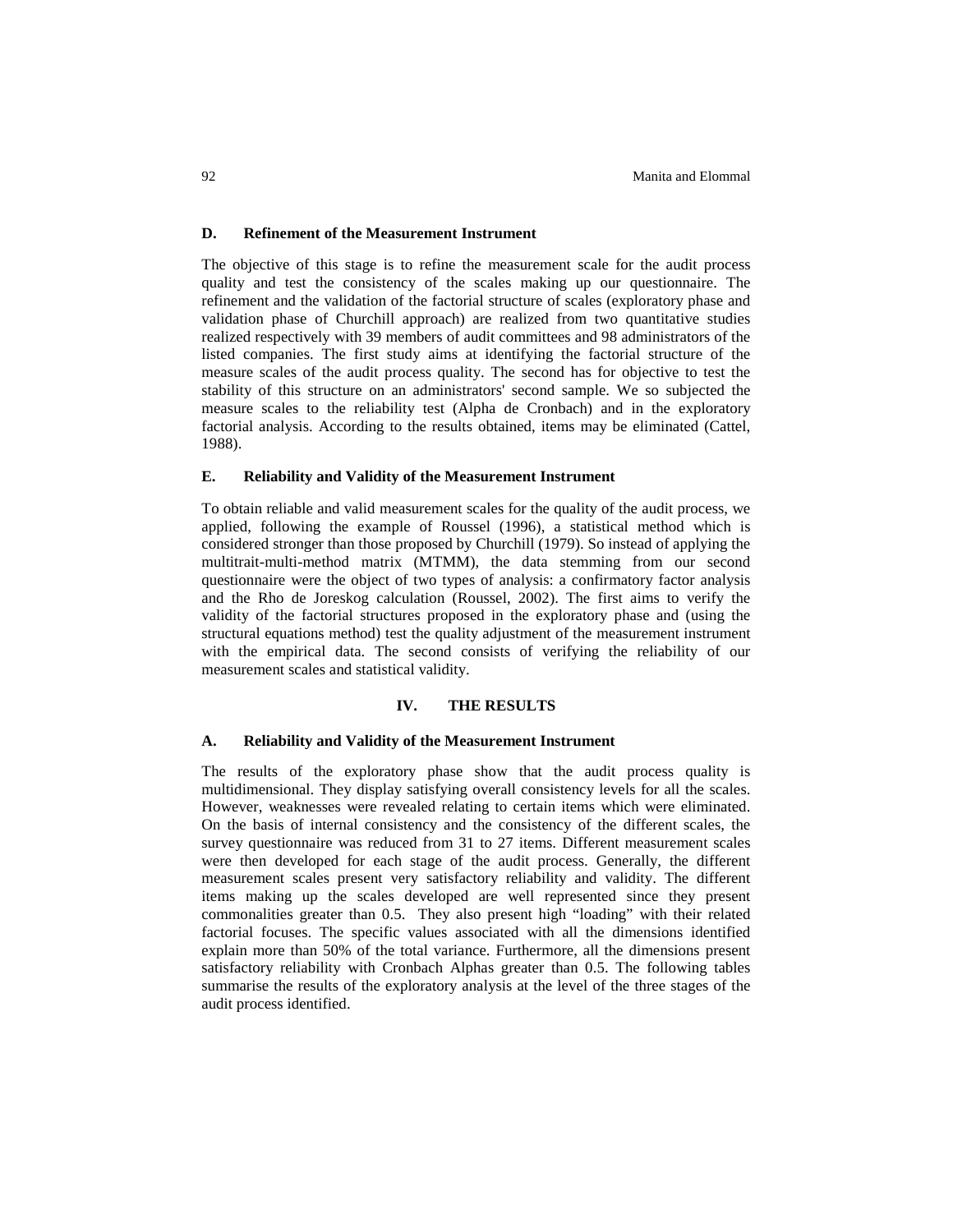# **Table 1**

# Analysis of the scale reliability concerning the determining factors in the quality of the interim phase of audit mission

|                                                                                          |                    | <b>COMPONENTS</b>                                     |                                                                |                                                   |                                                                    |
|------------------------------------------------------------------------------------------|--------------------|-------------------------------------------------------|----------------------------------------------------------------|---------------------------------------------------|--------------------------------------------------------------------|
| <b>ITEMS</b>                                                                             | <b>COMMONALITY</b> | Knowledge of<br>the company<br>and its<br>environment | Relevance of the<br>risks and<br>sensitive zones<br>identified | Organization<br>and supervision<br>of the mission | Composition<br>and<br>qualification of<br>the contributing<br>team |
| Good understanding of the company and its information                                    | 0.717              | 0.798                                                 |                                                                |                                                   |                                                                    |
| system                                                                                   |                    |                                                       |                                                                |                                                   |                                                                    |
| Good knowledge of the specificities of the company, its sector<br>and the activity risks | 0.520              | 0.701                                                 |                                                                |                                                   |                                                                    |
| Good understanding of the stakes in the accounting politics of                           |                    |                                                       |                                                                |                                                   |                                                                    |
| the company and the manager risks                                                        | 0.538              | 0.641                                                 |                                                                |                                                   |                                                                    |
| Good knowledge of the risks and sensitive zones of the                                   | 0.619              |                                                       | 0.582                                                          |                                                   |                                                                    |
| company.                                                                                 |                    |                                                       |                                                                |                                                   |                                                                    |
| Coverage of the system and significant and sensitive                                     | 0.559              |                                                       | 0.542                                                          |                                                   |                                                                    |
| processes by the auditor                                                                 |                    |                                                       |                                                                |                                                   |                                                                    |
| Good use of intern reports (audit interns, internal reporting,                           |                    |                                                       |                                                                |                                                   |                                                                    |
| reports realized by experts for the benefit of the company) in                           | 0.659              |                                                       | 0.748                                                          |                                                   |                                                                    |
| risks appreciation and the identification of the sensitive zones                         |                    |                                                       |                                                                |                                                   |                                                                    |
| Relevance of the weaknesses and tender spots identified and                              | 0.713              |                                                       | 0.794                                                          |                                                   |                                                                    |
| of the report of interim work                                                            |                    |                                                       |                                                                |                                                   |                                                                    |
| Quality of organization of the mission and the level of                                  |                    |                                                       |                                                                |                                                   |                                                                    |
| supervision of the works by the managers or the partner in                               | 0.611              |                                                       |                                                                | 0.738                                             |                                                                    |
| charge of the mission                                                                    |                    |                                                       |                                                                |                                                   |                                                                    |
| Respect of the load plan of the mission                                                  | 0.751              |                                                       |                                                                | 0.616                                             |                                                                    |
| Quality of the meetings of information and discussion with                               |                    |                                                       |                                                                |                                                   |                                                                    |
| the audit committee and the various managers of the company                              | 0.599              |                                                       |                                                                | 0.610                                             |                                                                    |
| Quality of follow-up of the weaknesses and the identified                                |                    |                                                       |                                                                |                                                   |                                                                    |
| risks vears past                                                                         | 0.727              |                                                       |                                                                | 0.809                                             |                                                                    |
| Level of expertise(assessment) of the team of audit                                      | 0.537              |                                                       |                                                                |                                                   | 0.678                                                              |
| Phase conducted by highly qualified and experienced                                      |                    |                                                       |                                                                |                                                   |                                                                    |
| contributors                                                                             | 0.555              |                                                       |                                                                |                                                   | 0.721                                                              |
| Specific values $(\lambda)$                                                              |                    | 2.70                                                  | 2.41                                                           | 2.40                                              | 1.75                                                               |
| Explained variance                                                                       |                    | 18.03%                                                | 16.08%                                                         | 16.02%                                            | 11.65%                                                             |
| Cronbach $\alpha$                                                                        |                    | 0.75                                                  | 0.68                                                           | 0,73                                              | 0.55                                                               |

# **Table 2**

# Analysis of the scale reliability concerning the determining factors of the final phase of accounts audit

|                                                        |                    | <b>COMPONENTS</b> |                  |                  |                |  |
|--------------------------------------------------------|--------------------|-------------------|------------------|------------------|----------------|--|
|                                                        |                    | Organization      | Relevance and    |                  | Communication  |  |
| <b>ITEMS</b>                                           | <b>COMMONALITY</b> | and supervision   | coherence of the | Composition and  | level of and   |  |
|                                                        |                    | of the mission    | programs with    | qualification of | collaboration  |  |
|                                                        |                    | and auditor       | the identified   | the audit team   | with the audit |  |
|                                                        |                    | ethics            | risks            |                  | committee      |  |
| Organization<br>mission<br>and<br>level<br>of<br>Works | 0.784              | 0.784             |                  |                  |                |  |
| supervision                                            |                    |                   |                  |                  |                |  |
| Presence time and implication degrees of the partner   | 0.641              | 0,731             |                  |                  |                |  |
| responsible for the mission                            |                    |                   |                  |                  |                |  |
| Respect of the load plan of the mission                | 0.704              | 0.717             |                  |                  |                |  |
| Rotation rate of the managers and people in charge     | 0.685              | 0.722             |                  |                  |                |  |
| of the mission                                         |                    |                   |                  |                  |                |  |
| Coherence and credibility of the audit programs with   |                    |                   |                  |                  |                |  |
| the risks and the weaknesses identified in interim     | 0.827              |                   | 0.902            |                  |                |  |
| phase                                                  |                    |                   |                  |                  |                |  |
| Quality of follow-up and assistance to the physical    | 0.804              |                   | 0.711            |                  |                |  |
| inventory                                              |                    |                   |                  |                  |                |  |
| Relevance of the mission synthesis                     | 0.843              |                   | 0.874            |                  |                |  |
| Expertise Level of audit team                          | 0.722              |                   |                  | 0.711            |                |  |
| Stability of the auditors team between the interim     |                    |                   |                  |                  |                |  |
| phase and the final phase of the mission               | 0.820              |                   |                  | 0.876            |                |  |
| Independence level of the team and the partner         | 0.715              |                   |                  |                  | 0.746          |  |
| responsible of the mission towards the direction       |                    |                   |                  |                  |                |  |
| Communication quality and the collaboration level      |                    |                   |                  |                  |                |  |
| of the audit team with the interns auditors and the    | 0.579              |                   |                  |                  | 0.733          |  |
| audit committee                                        |                    |                   |                  |                  |                |  |
| Specific values $(\lambda)$                            |                    | 2,59              | 1.80             | 1.71             | 1,44           |  |
| <b>Explained</b> variance                              |                    | 25.86%            | 18.04%           | 17.14%           | 14.36%         |  |
| Cronbach $\alpha$                                      |                    | 0.81              | 0.75             | 0.65             | 0.56           |  |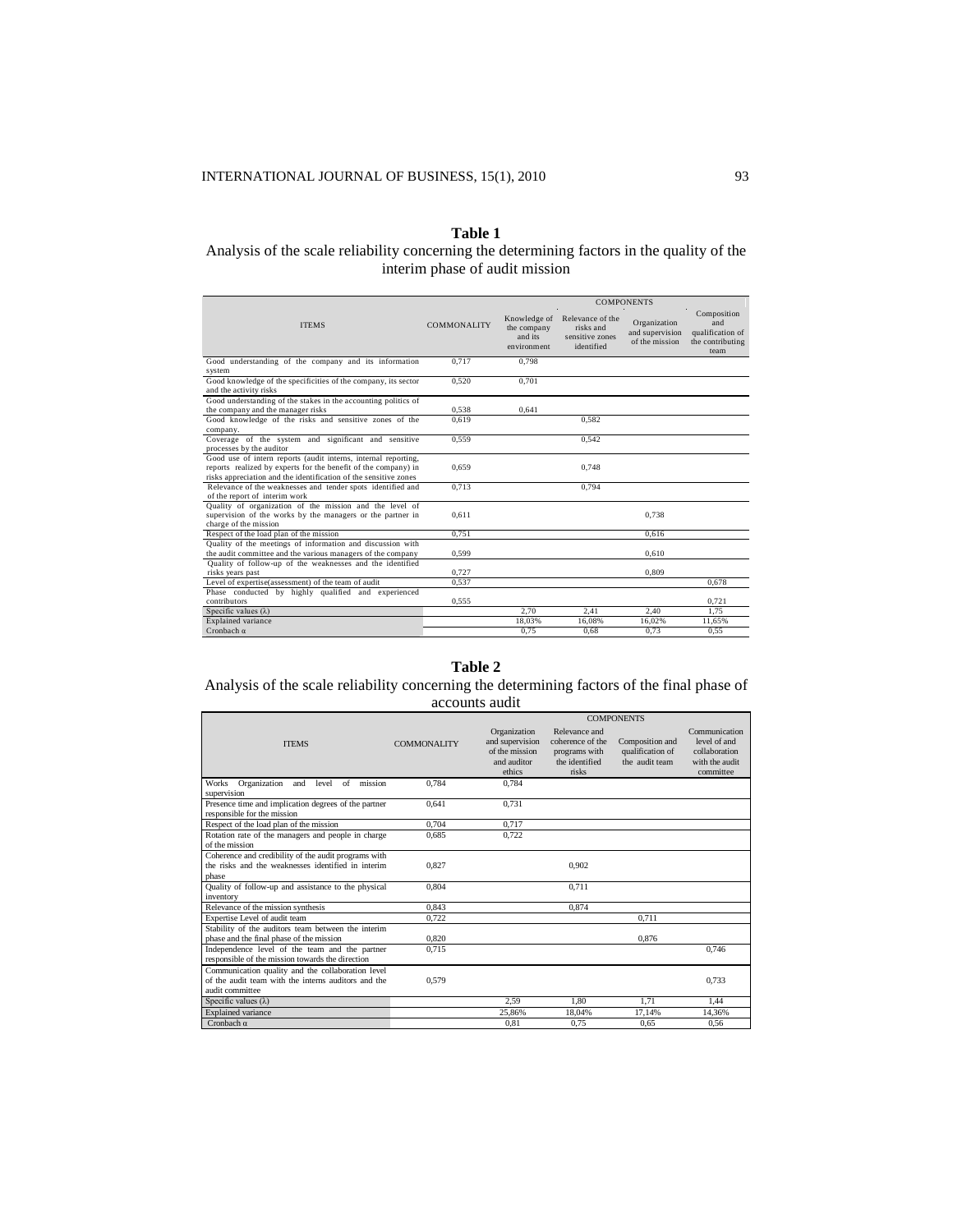# **Table 3** Analysis of the scale reliability concerning the determining factors of the phase of accounts certification

|                                                  |                     | <b>COMPONENT</b>                   |  |
|--------------------------------------------------|---------------------|------------------------------------|--|
| <b>ITEMS</b>                                     | <b>COMMUNALITES</b> | Independence and<br>auditor ethics |  |
| Quality of audit reports                         | 0,679               | 0,864                              |  |
| Independence level of the auditor in the opinion | 0,789               | 0,848                              |  |
| formulation on the accounts                      |                     |                                    |  |
| Respect for the ethic rules                      | 0.795               | 0,832                              |  |
| Valeurs propres $(\lambda)$                      |                     | 2.51                               |  |
| Variance expliquée                               |                     | 62,98%                             |  |
| $\alpha$ de Cronbach                             |                     | 0.63                               |  |

**Table 4** Test indices for the quality dimensions of the quality of audit process

| <b>INDICES</b>                         |                    | Stage 1 | Stage 2 | Stage 3 | Indicative thresholds                                             |
|----------------------------------------|--------------------|---------|---------|---------|-------------------------------------------------------------------|
| Absolute<br>measurement                | $\chi^2$           | 36.858  | 113.828 | 55.565  | Chi-2 the smallest associated<br>with a insignificant probability |
| indicators                             | GFI                | 0.929   | 0.903   | 0.922   | >0.9                                                              |
|                                        | AGFI               | 0.852   | 0.833   | 0.841   | > 0.8                                                             |
|                                        | <b>RMR</b>         | 0.291   | 0.098   | 0.114   | As low as possible.                                               |
|                                        | <b>RMSEA</b>       | 0.138   | 0.078   | 0.086   | < 0.08                                                            |
| Incremental                            | <b>NFI</b>         | 0.744   |         | 0.900   | >0.9                                                              |
| measurement<br>indicators              | TLI                | 0.788   | 0.868   | 0.907   | >0.9                                                              |
|                                        | <b>CFI</b>         | 0.792   |         | 0.944   | >0.9                                                              |
| Parsimony<br>measurement<br>indicators | $\chi^2$ normé     | 3.685   | 1.866   | 2.058   | Between 1 and 5                                                   |
|                                        | <b>PNFI</b>        | 0.596   | 0.559   | 0.540   | As high as possible $(>0.6)$                                      |
| Reliability<br>indices                 | Rho de<br>joreskog | 0.857   | 0.98    | 0.907   | $> 0.7$ or $> 0.8$                                                |

The results of the confirmatory analysis applied to the structure of each audit process stage, confirms the validity of the factorial structure from the exploratory phase. They confirm a good level of reliability and validity of the different measurement scales for the audit process quality. The items which make up the different measurement scales are significant (the CR are all higher than 1.96). On the whole the values of the absolute, incremental and parsimony indices are satisfactory and/or acceptable. The Chi-2 text is on the whole significant. The absolute indices GFI and AGFI are also significant because they exceed their respective thresholds. Furthermore, the incremental indices, although sometimes slightly lower than their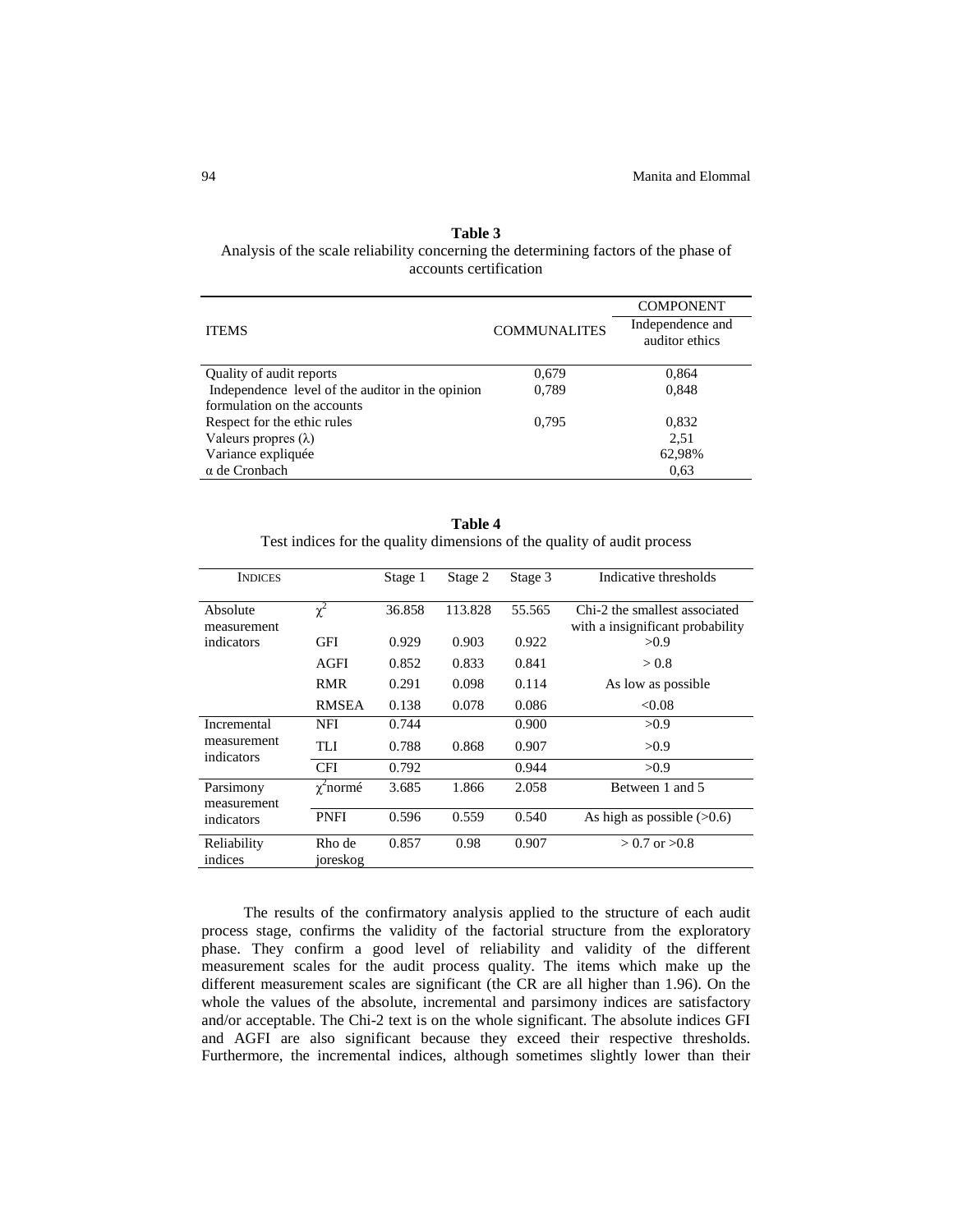respective thresholds, can be considered as acceptable, considering the relatively low number of items in certain stages of the process. With regards the parsimony indices, we note that  $\chi^2$  index is generally satisfactory. On the other hand, the different scales developed present very satisfactory reliabilities considering that the Rho de Joreskog varies between 0.73 and 0.92.

## **V. DISCUSSION AND CONCLUSION**

From a rigorous process for the development of measurement scales of the audit process quality, we realized qualitative and quantitative studies via several samples of the audit committees members and administrators. The results allowed us to identify 27 indicators of the audit process quality grouped into 3 main stages.

Following several factorial analyses (exploratory and confirmatory), these indicators were summarised into 7 quality dimensions. Among the identified determining factors, only 4 concerned the technical audit process: The understanding of the company and its environment; the Pertinence risks and sensitive zones identified; The Relevance and coherence of the programs with the identified risks and the communication level and collaboration with the audit committee. Three others determiners relate to: the Independence and ethics of the listener; the composition and the qualification of the audit team; the Organization and the supervision of the mission and auditor ethics.

These determining factors constitute the basis for an evaluation of the audit process quality by audit committee. They show that the audit process is a complex process which needs to be understood through many dimensions. They also show that the audit process quality is not only dependant on the technical determining factors related to the auditor process, but also on the auditor quality (auditor independence and ethic), the organisational characteristics of the audit firm (audit team and mission organisation). These results confirmed partially those found by Manita (2008). Our results identified 3 stages of audit process contrary to those of Manita (2008) who identified 6 stages. Besides the stages identified by our research, Manita (2008) identified the stage of acceptance of the mission, the general apprehension, and the physical inventory. It would seem that the results obtained by Manita (2008) were biased by the perception of the auditors who are influenced by the process decomposition by audit standards. As a matter of fact, in his study, the stages and the various items were identified on the basis of a qualitative study with auditors' sample and not with administrators. As regards items measuring the quality of the audit process, our empirical results confirm largely indicators identified by Manita (2008) and Sutton  $(1993)^4$  even if the evaluation railing developed by this last one was rather intended for the auditors and not for the audit committees.

The main dimension not identified by Manita (2008) in these stages concerns the level of communication and collaboration of the auditor with the audit committee. He showed that the administrators are very sensitive to the way that the auditor communicates with the audit committee, on the identified risks, on the audit programs developed, on the results obtained in all the mission progress stages. It seems that the audit committee's members judge that the consideration by the auditor, during his appreciation of the audit risks, of the understanding and knowledge of the audit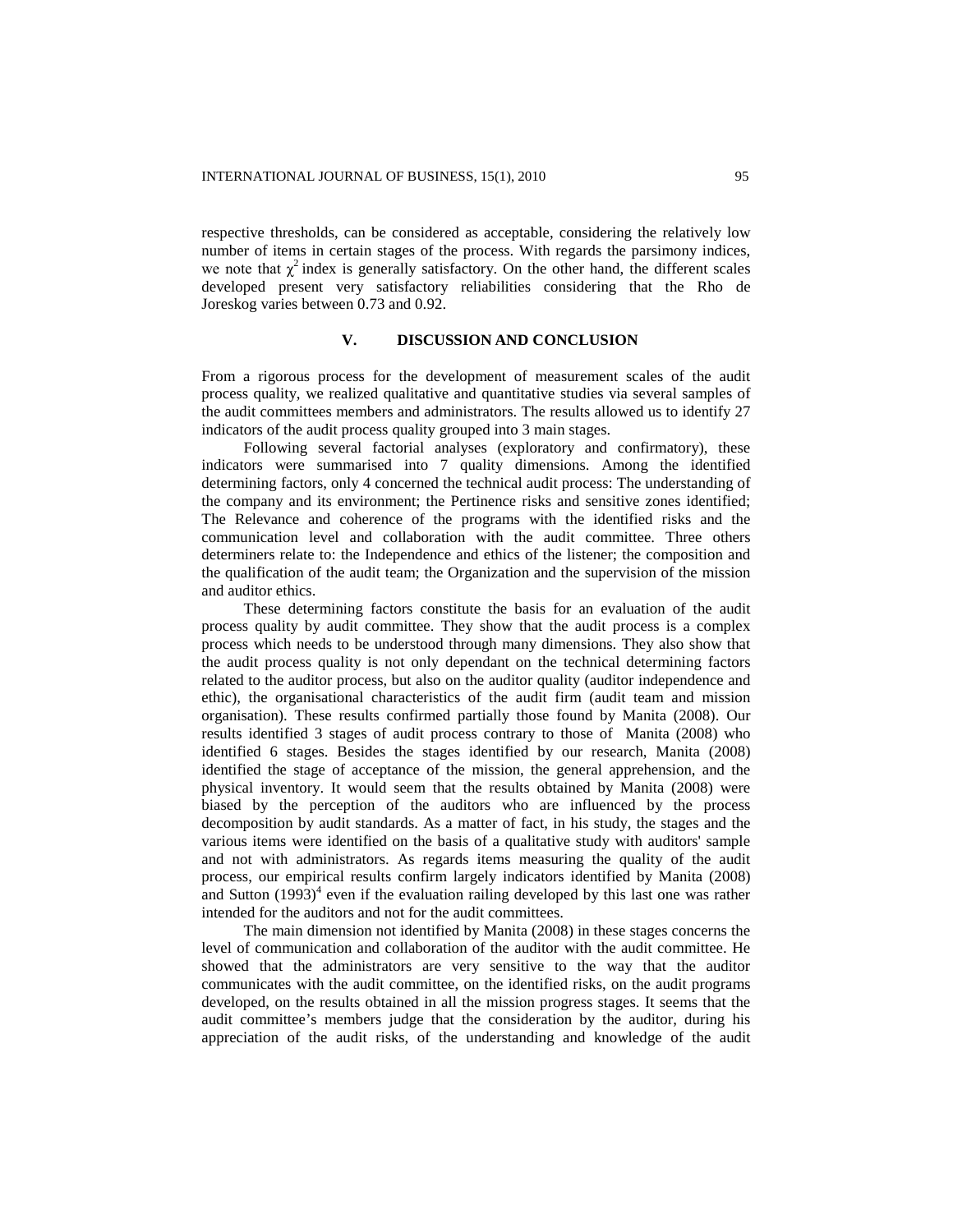committee of the various systems and the company process and of their works control results, is a sign of efficiency and competence of the auditor.

The quality evaluation of the audit process is a difficult and complex task for the audit committee's members. The evaluation schedule developed by our research should considerably facilitate their task and strengthen their involvement in the audit process. However this measurement scale fixes only the global objectives of control by process stage. It should consequently be considered as a questionnaire of quality control to be refined and to be detailed according to the nature of company activity, its information system and its specificities. This schedule, does exempt administrators from having the required skills to comprehend the audit process. The administrator's competence evokes the problem of the selection and appointment process for administrator. The audit committees for listed American companies generally include administrator selected, not for their network of contacts, but for their competences in accounting or financial fields. Also, this schedule must be complemented by the integration of independent directors within audit committees or any board of directors concerned with audit quality. Contrary to what is understood by company administrators, there are such independent professionals in the market. These may include former high level auditors retrained in an advisory role, business bankers who have been confronted with risk evaluation methods or academics specialising in the field. The independence of these directors can only be preserved by encouraging companies to equip themselves with governance charters or by focusing on regulation (in the USA the Sarbanes Oxley law imposes this independence).

Independently of obtained results, our study has shown the possibility to build a metric for quality based on the audit process. Our approach differs from the standard evaluation approaches because it does not look for substitutes for audit quality through the quality of the auditor, but instead attempts to assess this quality focused directly on the technical auditor process. Obviously this work has its limits. Firstly, we would point out that for the generation of items relative to our measurement scales; we conducted a qualitative study with a group consisting of 10 member administrators of audit committees. In addition to the limit connected to the size of our sample, this method is based on the perception of the practical usefulness of our tool by audit committees and not on an effective measurement of its practical relevance. We would also point out that given the constraints connected to the size of the audit committee members' population, we had use during the validation of our scales to administrators' sample. Even if the population characteristics are close to those of the audit committee members, differences connected to the experience, to the knowledge of the risks and the control system of the company can bias our empirical results. We would finally point out that in spite of the methodological strictness of our approach the results of this study cannot exceed the exploratory threshold and take advantage of a nomologic validity. This limitation is inherent to little comparable research in this domain, which does not allow an appropriate confrontation of our scales with the other studies to identify the differences and explain them. This limit did not also allow us to implement the last stage of Chruchill approach (stage 8-Develop the standards). We are indeed situated in a research domain which has been limitedly investigated by the researchers, and besides the study of Manita (2008) and Sutton (1993), we did not find, to our knowledge, other work with which we could compare our empirical results. This is essentially the comparison of the connections between research variables and results of earlier studies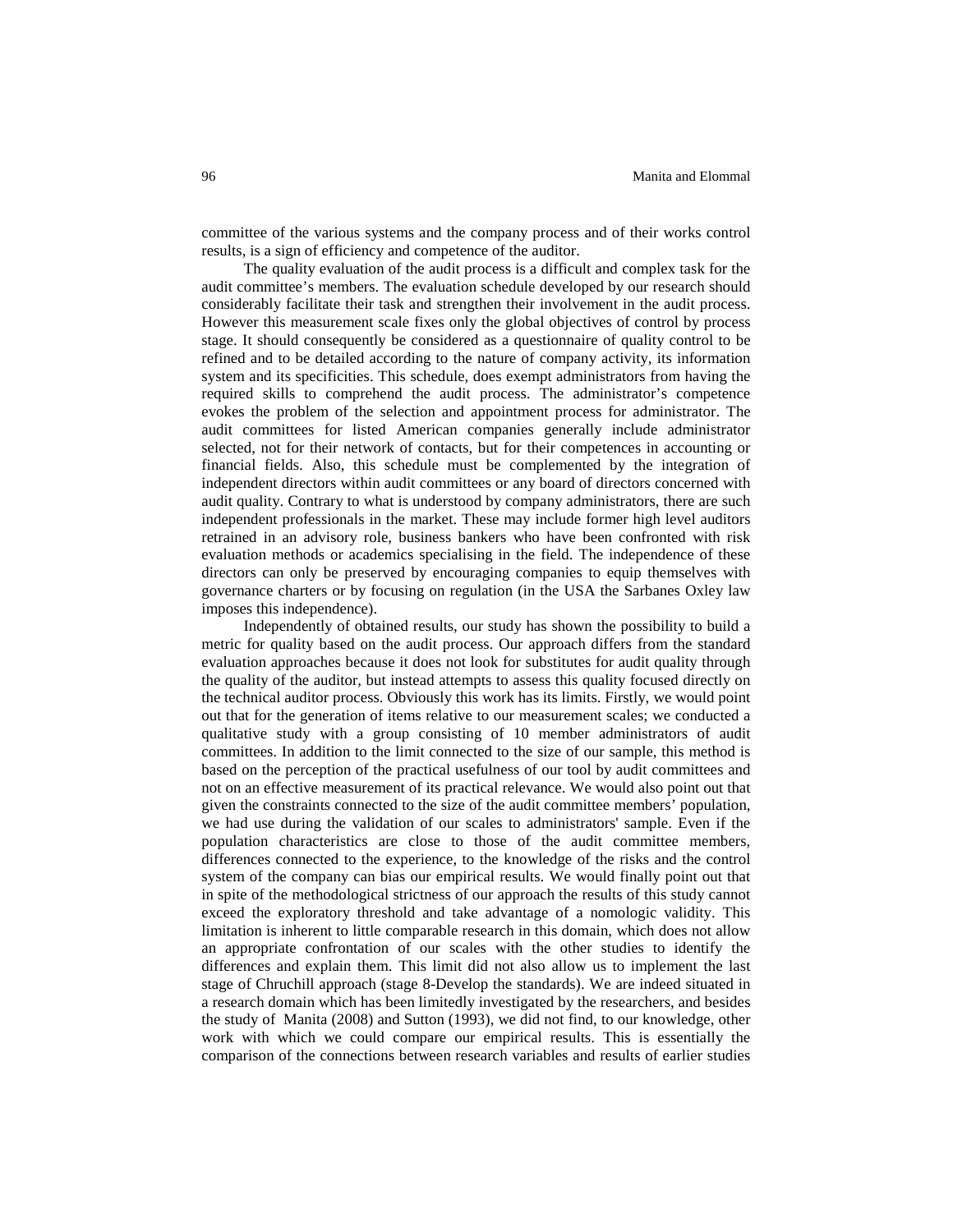which may establish the predictive or nomologic validity of the questionnaire (Peter, 1981). Furthermore, since the predictive validity and the content validity have strong connections, we are satisfied with the content validity analysis (Evrard et al, 1993; Igalens and Roussel, 1998). Faced with this situation, a new verification of the reliability and, above all, the validity of the scales are necessary before integrating our measurement scales into the explanatory models developed.

# **ENDNOTES**

- 1. The quality of an audit approach is determined by the auditor's ability to detect potential errors and anomalies of the system (detection quality ) and to give an account of the "discoveries" highlighted during his work (discovery quality ).
- 2. The size of the audit firm was considered both as an indicator of competence and independence and though Arthur Andersen went bankrupt following the Enron affair.
- 3. Batam is a mass distribution company well known locally, especially for electrical goods and quoted on the Tunisian stock exchange. This company went bankrupt without any warning from the auditor. Following a court action against the auditor, he was sentenced to two years imprisonment.
- 4. With the exception of those focused on an evaluation by the auditors, not able to be observed by the directors. To be specific, this is related to the audit environment and/or the client company such as the competence of the client, changes with the client, client relationships, the completion of the work paper, and the preparation of the client.

#### **REFERENCES**

- Beck, P.J., T.J. Freca, and I. Solomon, 1998, "An Empirical Analysis of the Relation between MAS Involvement and Auditor Tenure: Implication for Auditor Independance", *Journal of Accounting literature*, vol 7, 65-84.
- Behn, B.K., J.V. Carcello, D.R. Hermanson, and R.H. Hermanson, 1997, "The Determinants of Audit Clients Satisfaction among Client of Big Six Firms", *Accounting Horizons*, vol 11, 1, 7-24.
- Carcello, J.V., R.H. Hermanson, and N.T. McGrath, 1992, "Audit Quality Attributes: the Perceptions of Audit Partners, Preparers, and Financial Statement Users", *Auditing: A Journal of Practice and Theory*, vol 11, 1, 1-15.
- Carey, P., and R. Simnett, 2006 , "Audit Partner Tenure and Audit Quality", *The Accounting Review*, vol 27, 2, 125-142.
- Cattel, R., 1988, "The Meaning and Strategic Use of Factor Analysis," *dans Handbook of Multivariate Experimental Psychology, Nesselroade J et Cattel R eds., New York: Plenum Press*, Chapitre 4, 131-203.
- Citron, D.B., and R.J. Taffler, 1992, "The Audit Report under Going Concern Uncertainties: an Empirical Analysis", *Accounting and Business Research*, vol 22, 88, 337-345.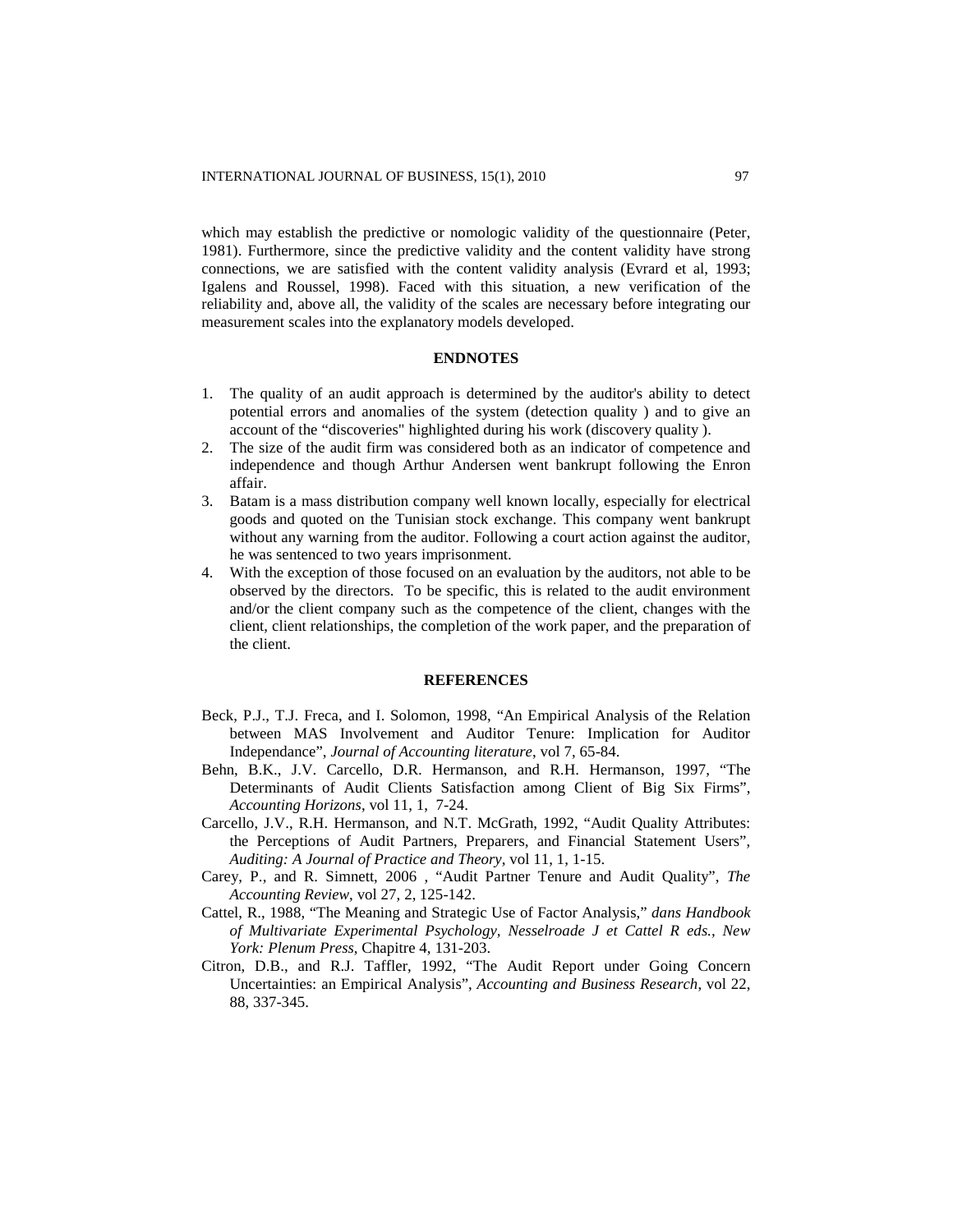- Chee-Yeow, L., and T. Hun-Tong, 2008, " Non Audit Service Fees and Audit Quality: the Impact of Auditor Specialisation"., *Journal of Accounting Research*; vol 46, 1, 199-246.
- Chemangui, M., 2009, " Proposition d'une Métrique de la Qualité de l'audit : Experimentation dans le Cadre des Relation d'agence Internes", *Comptabilité, Contrôle, Audit*, vol 1, 15, juin.
- Churchill, G.A., 1979, "A Paradigm for Developing Better Measures of Marketing Constructs", *Journal of Marketing Research*, vol 16, 64-73.
- David, C.H., W.R. Knechel, and W. Norman, 2006, "Audit Fees: A Meta-analysis of the Effect of Supply and Demand Attributes", *Contemporary Accounting Research*, vol. 23, 1, 141–191.
- De Angelo, L.E., 1981, "Auditor Size and Audit Quality", *Journal of Accounting and Economics*, 3, 183-199.
- Evrard, Y., B. Pras, and E. Roux, (1993, 2000), *Market: études et recherche en marketing*, Nathan, 2ème et 3ème édition, Paris.
- Flint, D., 1988, *Philosophy and Principles of Auditing*, Macmillan Education, London.
- Gibbins, M., and F. Wolf, 1982, "Auditors' Subjective Decision Environment: the Case of a Normal External Audit", *The Accounting Review*, vol 57, 1, 105-124.
- Igalens, J., and P. Roussel, 1998, Méthodes de recherche en gestion des ressources humaines, *Economica*, 1ère édition, Paris.
- Kaplan, S.E., 1995, "An Examination of Auditors' Reporting Intentions upon Discovery of Procedures Prematurely Signed-off", *Auditing : A Journal of Practice and Theory*, vol 14, 2, 90-104.
- Knapp, M.C., 1991, "Factors that Audit Committee Members Use as Surrogates for Audit Quality", *Auditing: A Journal of Practice and Theory*, vol 10, 1, 615-637.
- Krishhnan, J., and P. Schauer, 2000, "The Differenciation of Quality among Auditors: Evidence from the Not-profit Sector", *Auditing: A Journal of Practice and Theory*, vol 19, 9-25.
- Krishhnan, G.V., 2003, "Does Big 6 Audtor Industry Expertise Constrain Earnings management?"., *Accounting Horizons, supplement*, vol 17, 1-16.
- Leenox, C., 1999, "Audit Quality and Auditors Size: an Evaluation of Reputation and Deep Pockets Hypotheses", *Journal of Business Finance and Accounting*, vol 26, 7-8, 779-805.
- Manita, R., 2008 "La qualité de l'audit externe : proposition d'une grille d'évaluation axée sur le processus d'audit", *Revue Management* vol 11, 2,191-210.
- McNair, C.J., 1991, "Proper Compromises: the Management Control Dilemma in Public Accounting and Its Impact on Auditor Behaviour", *Accounting, Organizations and Society*, vol 16, 7, 635-653.
- Moizer, P., 1997, "Auditor Reputation: the International Empirical Evidence", *International Journal of Auditing*, vol 1, 1, 61-74.
- Palmrose, Z., 1988, "An Analysis of Auditor Litigation and Audit Service Quality", *The Accounting Review*, vol 63, 1, 55-73.
- Peter, T., 1981, "Construct Validity: a Review of Basic Issues and Marketing Practices", *Journal of Marketing Research*, vol 18, 133-145.